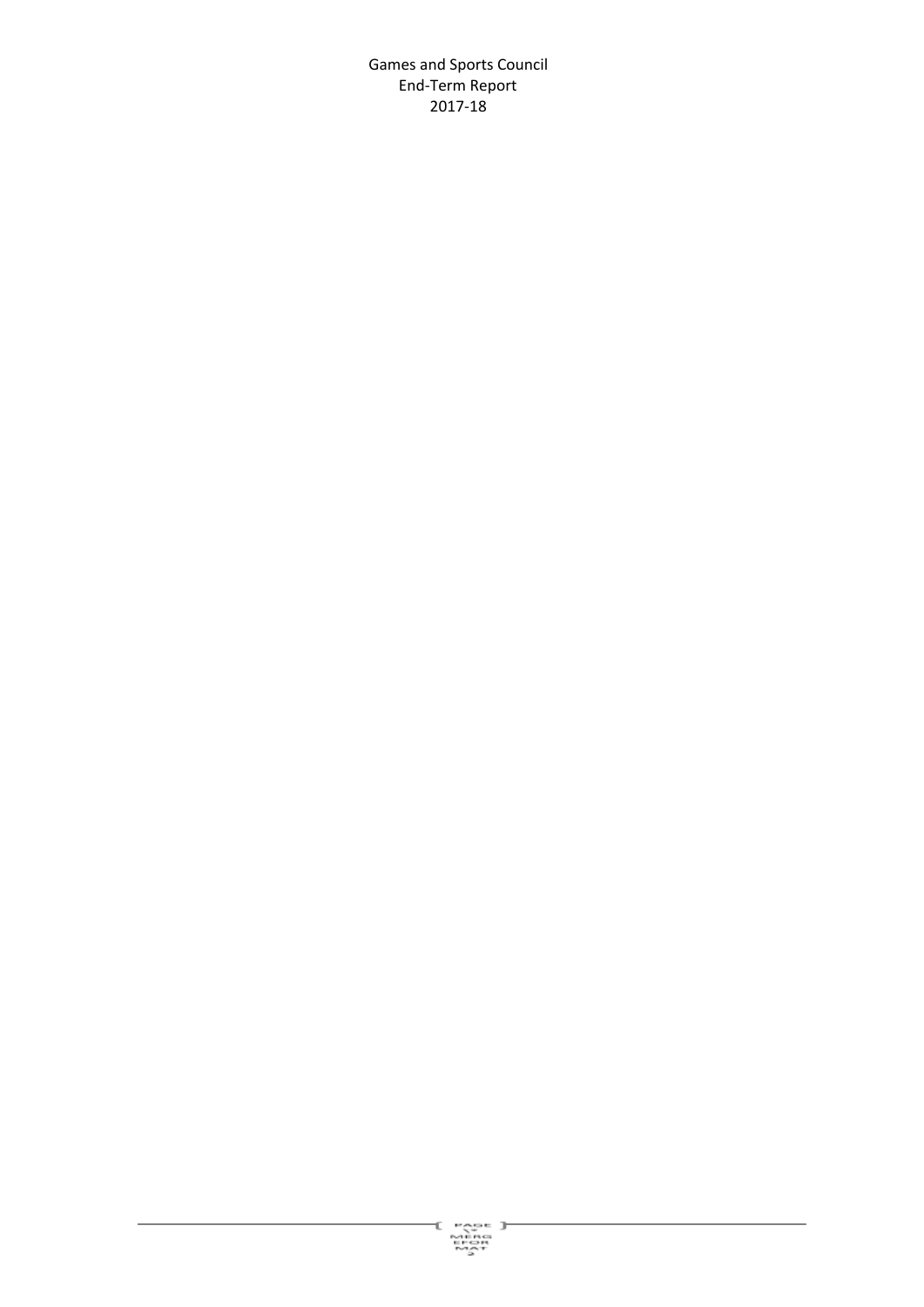# **Vision**

"If you are persistent you will get it, if you are consistent you will keep it."

- Harvey Mackay

The Games and Sports Council aims to ensure that every resident of the campus is able to utilise the excellent sports infrastructure provided by the institute to its maximum potential.

The Council firmly believes that all the activities organized throughout the year to connect students to sports bear great value, not just in the performances and results, but also in terms of fitness and health.

The Inter IIT Sports Meet GC is the penultimate symbol of pride for not just our sports contingent, but also for the institute as a whole. We successfully won the GC consecutively thrice after a dry spell in the 49 years since the inception of the Meet but lost it this year at 52 nd Inter IIT Sports Meet organized in IIT Madras.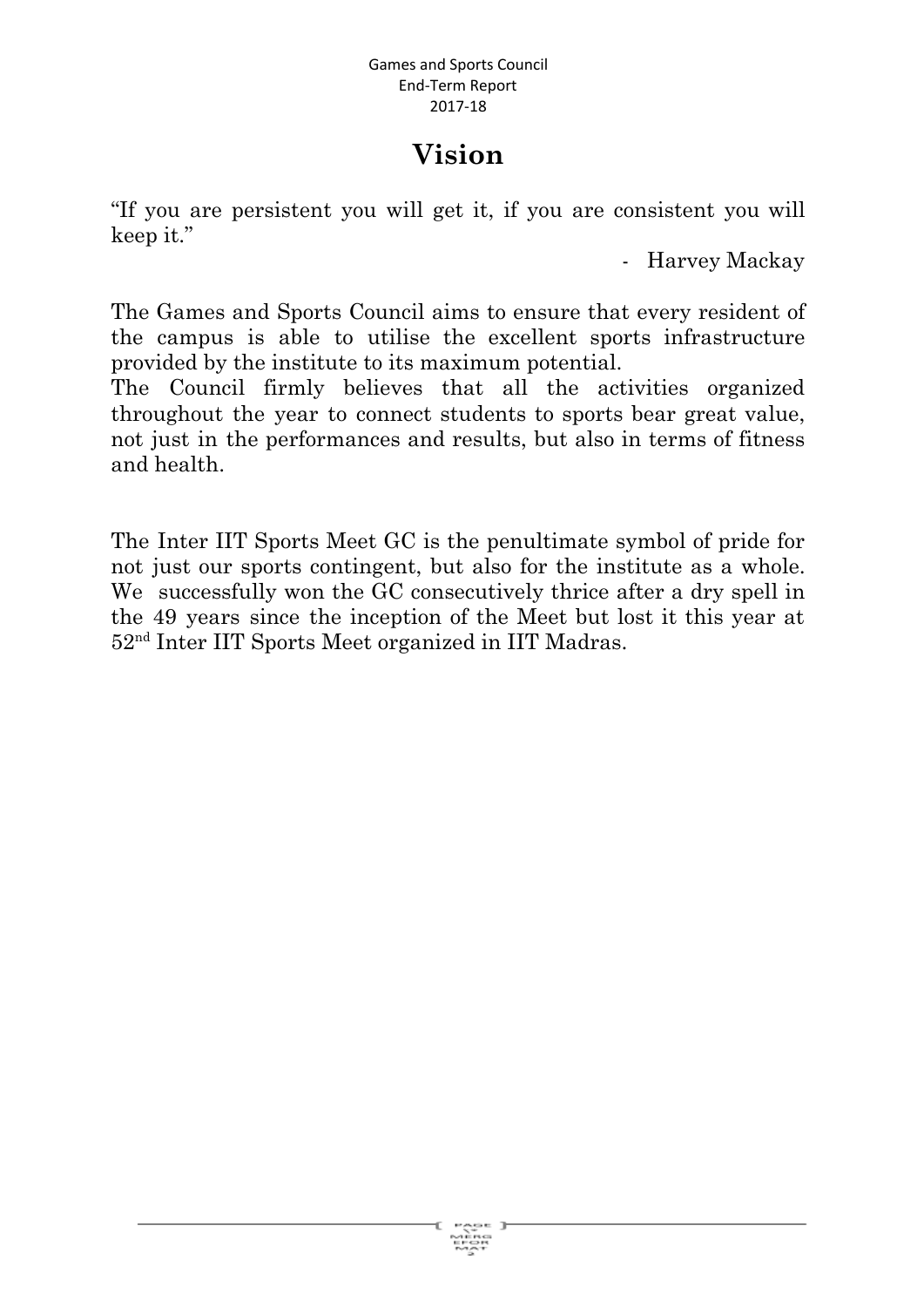#### **Regular Activities Conducted**

**Summer Camp** [12th may - 15th June]

Summer Camp Trials were given by around 300 students out of which 146 students were selected. For the first-time summer camp is also conducted for Skating and Taekwondo club along with the Institute sports teams. A Reimbursement of 2500 rupee along with Certificate of appreciation was given to 98 students who have satisfied the minimum attendance criteria and showed sincerity and dedication throughout the summer camp. The Council would like to thank Mr Deepak Jorwal and Mr Nikhil Srivastava for his Dedication and time in making the Summer Camp successful.

#### **PE Orientation**

A PE orientation was conducted for the Y17 batch (UG & PG) by the PE section and Council. It involved a brief introduction of sports in campus, PE and CPA sessions, sports facilities and opportunities, CPA form filling instructions and introducing the coaches and team captains.

> **Freshers' Inferno** [4th -6th August]

The first event of the GC, Freshers' Inferno was held from the  $5<sup>th</sup>$  -7th August, 2016. There was active participation from the fresher batch, as many showcased their sporting talent on the various fields and courts. FIFA was organized for the first time and was thoroughly enjoyed and appreciated by the players. The final results are as follows:

 $1^{\rm st}$  - Marathas  $2^{\text{nd}}$  - Mughals

 $3^{\text{rd}}$  - Mauryans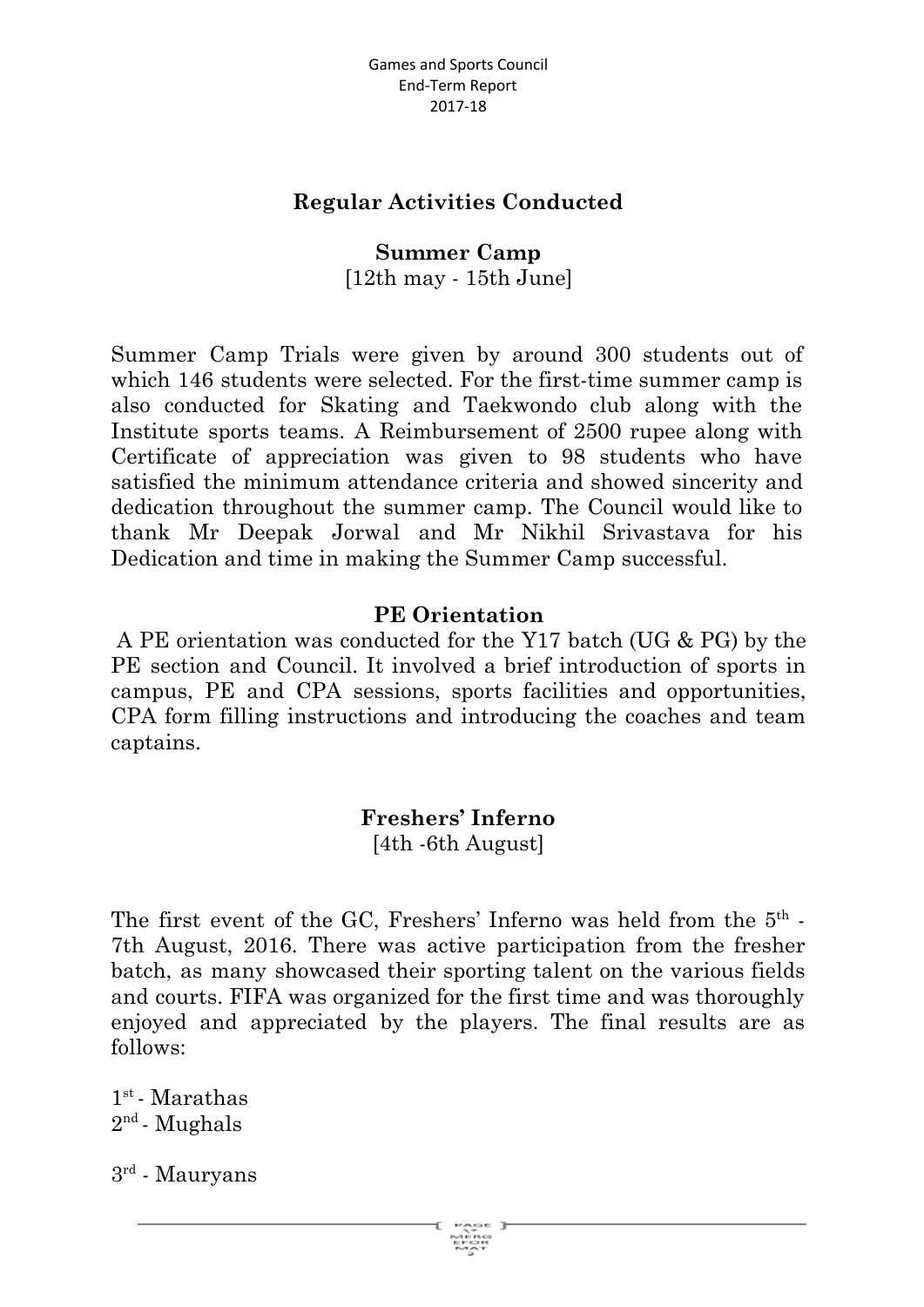$4<sup>th</sup>$  – Rajputs 5 th – Veeras

#### **Main Inferno**

 $[8^{\text{th}} \cdot 11^{\text{th}}$  January]

Main Inferno was conducted from  $8<sup>th</sup>$  to  $11<sup>th</sup>$  of March 2018. The event witnessed a good participation in majority of the events. The final standing of Main Inferno was

- Mughals (106.50 points)
- Open Pool (83.25 points)
- $\bullet$  Marathas (82.5 points)
- $\bullet$  Veeras (80.275 points)
- **●** Mauryans (70.50 points)

#### **Josh**

 $ext{Job}$  17 [7<sup>th</sup> -9<sup>th</sup> April 2017] Josh'18 [25<sup>th</sup> -28<sup>th</sup> January 2018]

Josh is the annual sports festival organized for the students of IITK. It is one of the most popular events in the campus. This year more than twenty different events including informal and institute leagues were conducted.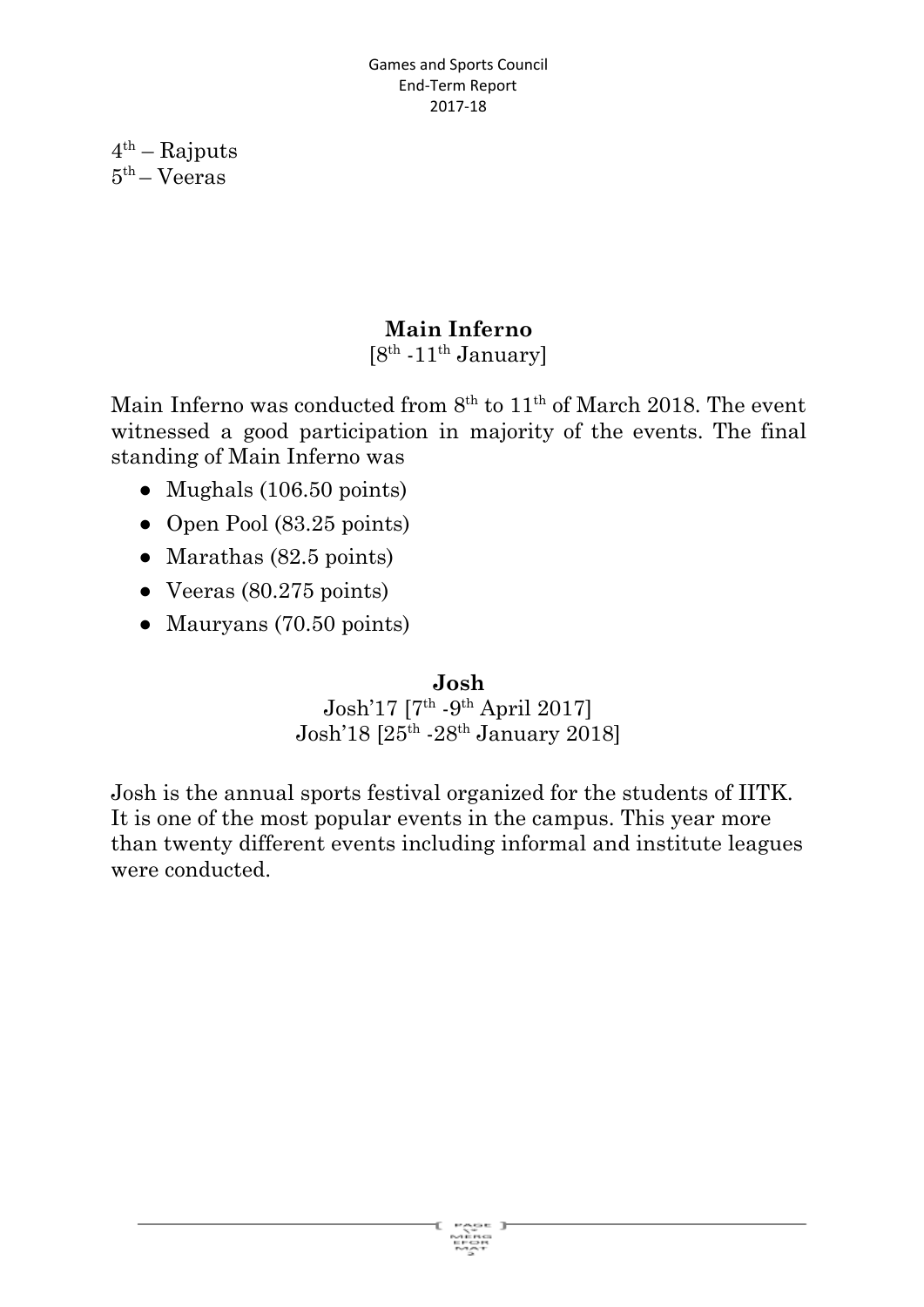# **Adventure Sports Club, IIT Kanpur**

#### **VISION**

The aim of the activities of the club is to inspire people to come out of their comfort zone and take part, enthusiastically, in various activities like trekking, cycling, climbing etc. Club wants campus junta to establish a close relation with the Mother Nature (because that's what we are part of and we must understand/appreciate it). We want to let them feel the serene and adventurous environment of the places where it is difficult to reach

#### **REGULAR ACTIVITIES**

● Conditioning Camp

Conditioning camp of around 40 days for fitness of the participants, willing to go for the treks, was conducted by club members before the treks. Till now club has organized two physical conditioning camps for trekkers as follows

- o Summer 2017 from mid-June to mid-July
- o 1 st Semester 2017 from mid-August to mid-October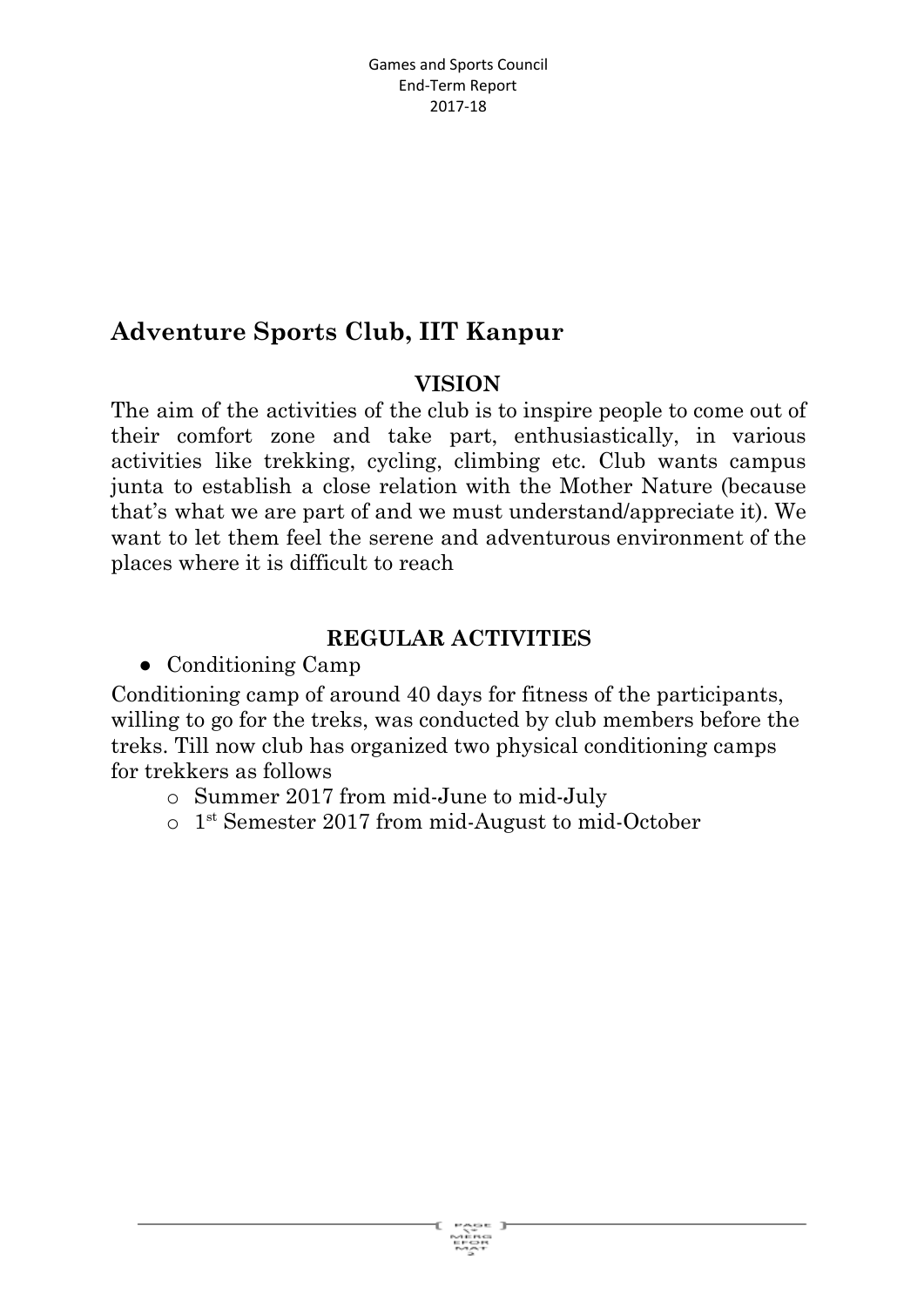# **Treks organized in Summer'17 (18 th July – 30 th July)**

● Kalindi Khal Expedition:

It is one of the most adventurous treks in Garhwal Himalayas. Passing over an altitude close to 6000 m, the trek route crosses many glaciers, lakes and valleys. The group consisted of 10 trekkers.

● Vasuki Taal Expedition:

It is on the route of the Kalindi khal trek. Vasuki taal is the source of the Vasuki Ganga that drains into the Mandakini. There were 17 trekkers in the team.

# **Treks organized in Mid-semester break 1 st Sem 2017-18 (24 th Sep– 2 nd Oct)**

● Friendship Peak (Himachal Pradesh)

Situated in Beas Kund area of Pir Panjal range at an altitude of 5289m, Friendship peak is an ideal nontechnical trekking peak for those with limited or no mountaineering experience but definitely requires good fitness. The group attempted the summit but could not succeed.

● Har ki Dun (Uttarakhand):

Har ki dun trek is one of the most beautiful treks which takes through some of the most unknown and unexplored parts of Gharwal Himalayas. The trail is age old and steeped in legends. This group reached the destination successfully

# **Treks organized in Mid-semester break 2 st Sem 2017-18 (25 th Feb– 4 th Mar)**

- Goechala, Sikkim
- Cycling, Silk route, Sikkim
- Annapurna Base camp, Nepal
- Dayara Bugyal, Uttarakhand
- Chandrashila, Uttarakhand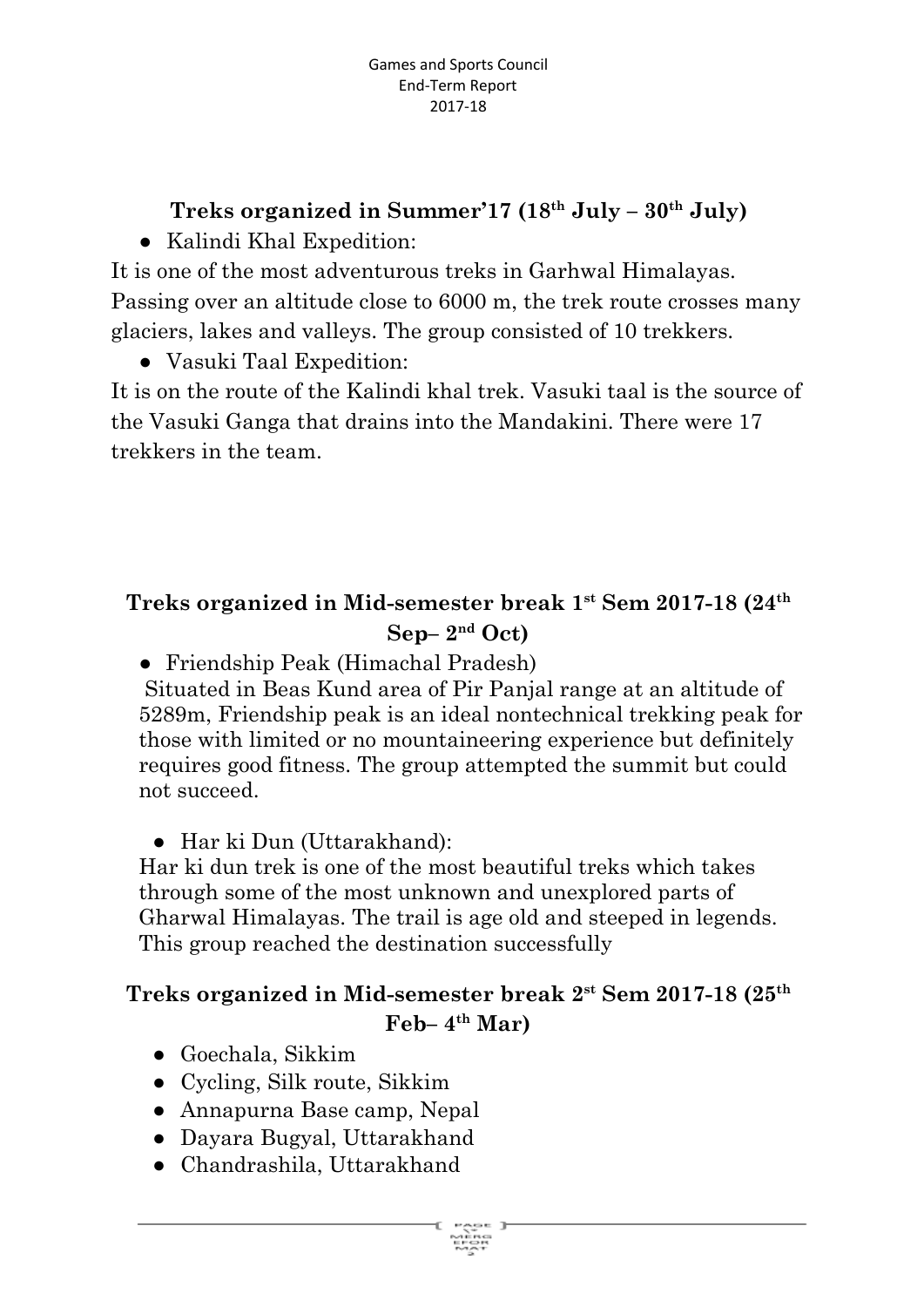# **Taekwondo Club, IIT Kanpur**

#### **VISION**

The aim of TKD club is to develop and continually maintain a well-rounded planned series of future events and provide the finest quality in martial art in family-oriented environment to show their skills beyond the classroom. Our main focus is to provide a best physical fitness, competitive atmosphere to be absorbed as a sport and self-defence specific skill, which may come handy at the time of trouble

#### **REGULAR ACTIVITIES**

● Regular Practice and exercises

Each practice class includes warm up exercises to develop flexibility, fitness and body strength, followed by the traditional taekwondo practice session to improve martial art skills.

● Belt Promotion Tests

In this semester one belt promotion test was organized on 20th August 2017 in which around 15 participants were promoted to the next colour belt.

● Summer Camp

Two Month summer camp was conducted in which the club focused on training the participants with various self-defence techniques and emphasised on all aspects of the martial art. Club received a good response from the student community.

● Open state Taekwondo Championship Kanpur Taekwondo Association in association with Taekwondo Club, IITK organized UP Open State Taekwondo Championship in IITK premises in month of July from 6th to 9th. Around 700 participants from more than 32 districts participated in this championship There were two events: -

1.) Poomsae (A definite pattern and kicks, punches and blocks) 2.) Kyorugi (Fighting)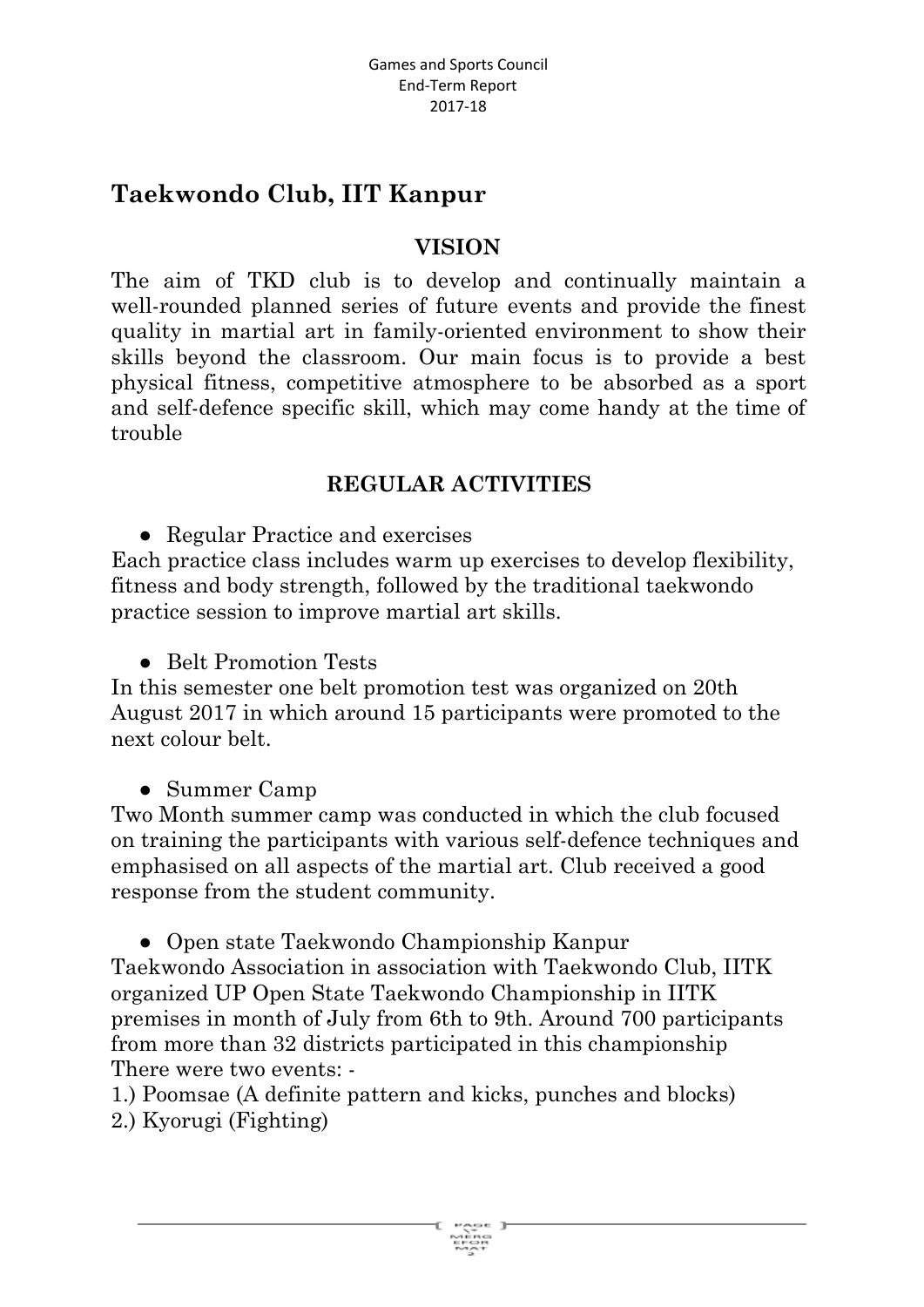Taekwondo club, IIT Kanpur participated in the championship as well and secured overall second position in POOMSAE. A lot of Laurels were won by the members of the Club

• Self-defence workshops in next semester

Taekwondo Club, IIT Kanpur is organising a self-defence workshop from 27.03.2018 to 12.04.2018. It will mostly cover some very basic techniques to some level of advanced techniques. It will deal with different cases of self-defence situations that you may face in real life

# **Shooting Club, IIT Kanpur**

#### **REGULAR ACTIVITIES**

• Shooting Summer Camp | Summer '17

The club successfully conducted its first ever Summer Camp in the campus with a participation of 10 students which also included M. Tech, MSc, PhD and Post-Doc. Participants were instructed about the sport by a professional coach to be efficient shooters in 10-meter air-rifle or 10-meter air-pistol. Duration: 26 May 2017 to 28 June 2017.

Each shooter was given slots of one hour on every alternate day for a total of 14 days. Transportation:

Since the shooting range is around 5 Km from the campus, regular conveyance was ensured with different transporting modes including e-rickshaws, regular CNG autos and tempos.

● 7th Uttar Pradesh Pre-State Shooting Championship 3 shooters attending regular practice in the summer camp attended the 7th U.P. Pre-State shooting championship held in Moradabad from 29th June to 2nd July 2017. All of the three shooters qualified for State Tournament in the 10-meter air-rifle category with 2 shooters bringing a Gold in the Individual Event and a Bronze in the Team Event.

● 40th U.P. State Shooting Championship | Meerut, UP The qualified shooters at the district level championship went on to play at the State Championship held at Meerut during the time 24th August to 31st August 2017. A shooter Material Science Program won gold in the event of 10m air-rifle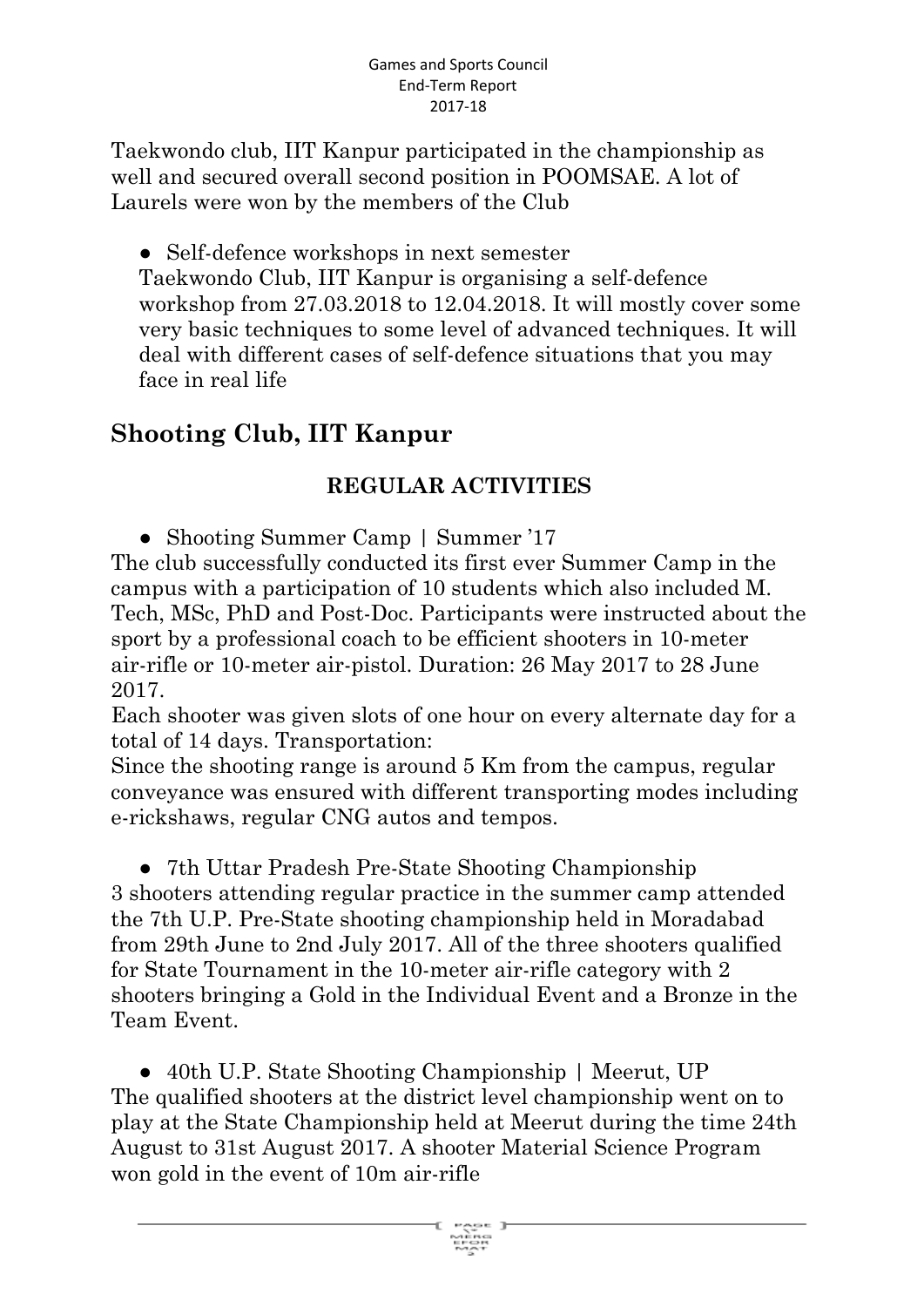• 4th Kanpur District Shooting Championship | Kanpur, UP 3 shooters qualified in the district level shooting championship held at the Perfect Rifle Shooting Range, Kanpur on 19th and 20th August 2017.

## **Skating Club, IIT Kanpur**

#### **VISION**

The basic aim of Skating Club, IIT Kanpur is to teach skating to each and every skating enthusiast in the campus. Moreover, we also encourage people to try and learn skating by conducting workshops, both during the summers and semester. Other than the workshops, we issue skates and guide the skaters throughout the semester. Furthermore, for those who know basics of skating, we play Roller Hockey and Roll Ball.

#### **REGULAR ACTIVITIES**

• Summer Skating Workshop

Summer Workshop was conducted during the break after the even semesters. An instructor, expert in skating, guided the learners during the workshop. It lasted around three weeks. The sole purpose of the workshop was to guide the new learners and enhance the skills of those who already knew skating.

• Practice Session on Weekends

Roller Hockey matches are being played by the active members of the club and people who want to learn skating join the sessions and are constantly guided.

# **Chess Club, IIT Kanpur**

#### **VISION**

The primary motto of the club is to popularize chess as a hobby among the campus residents. This club is not only for regular players but for beginners as well. Learn to be better if you are good and best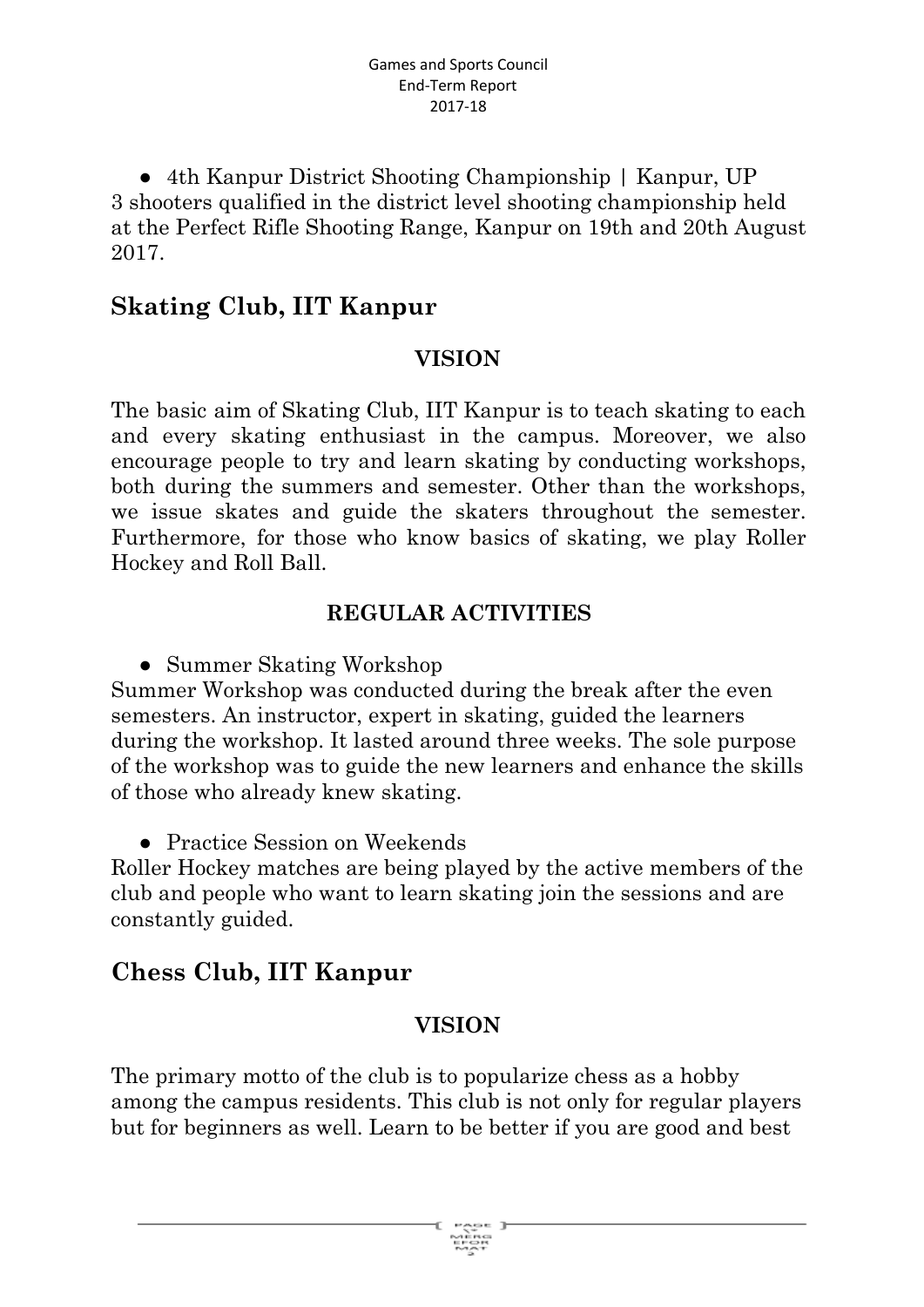if better. There is a famous saying by a chess author Irving Chernev, "Every chess master was once a beginner"

### **REGULAR ACTIVITIES**

● Summer Camp Summer camp was conducted and witnessed appreciable participation from the student community

• Participation in Udghosh

The trials for selection of chess team for Udghosh'17 was held from 6 Oct to 8 Oct. 10 players were selected from the trials and two teams of 5 players each were formed. Practice sessions were held from 9 Oct to 12 Oct. Both the teams performed quite well in Udghosh with Team B emerging as 1st runner up with 4/5 match points and team A emerging 2nd runner up with 3.5/5 match points

# **Card & Board Games Club, IIT Kanpur**

#### **REGULAR ACTIVITIES**

• International Tabletop Day

At the end of the last semester, the club conducted celebrations for the International Tabletop Day on 30th April. It was the largest event in the history of the Club witnessing a footfall of around 60 with a total of 30 games being played in a gaming marathon spanning 16 hours.

● Catan Tournament

Card & Board Games Club organised a Catan Tournament on 4th June 2017. The game was taught to the new participants and completion was held between those who already knew how to play.

● Freshers' Inferno'17

Dominion and Carcassonne were conducted by the club coordinators in the Freshers Inferno'17

# **Bicycling Hobby Group**

# **ACTIVITIES**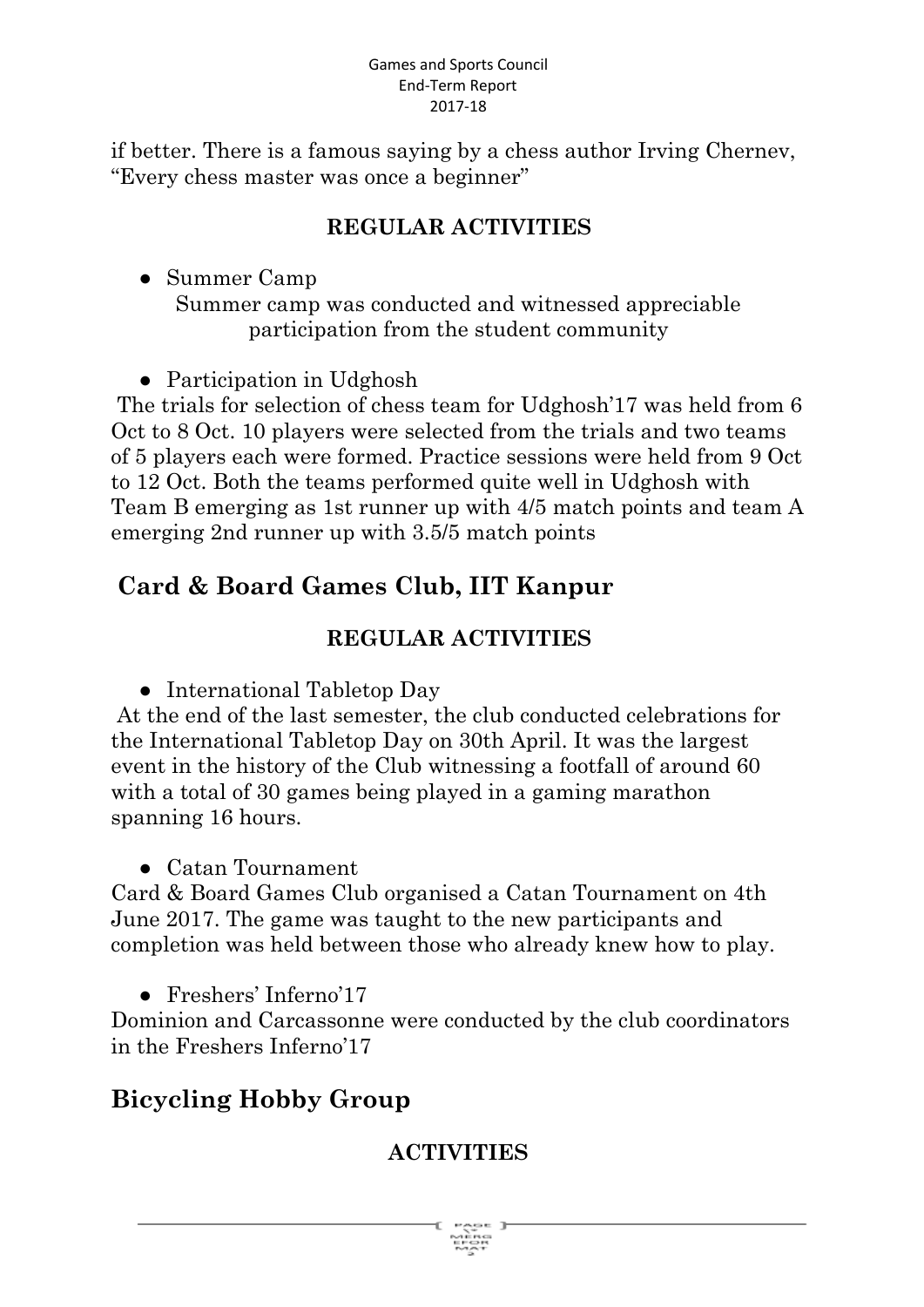● Trip to Shivrajpur Venue: Shivrajpur - A historic place at the bank of Ganga River. Date: 23.07.2017 No. of riders: 24 Ride Distance: 60 km

● Trip to Bithoor Venue: Bithoor - A very scenic place on the bank of river Ganga. Date: 13.08.2017 No. of riders: 50 Ride Distance: 30 km

● Trip to Safipur Venue: Safipur - A village in Uttar Pradesh. Date: 30.07.2017 No. of riders: 20 Ride Distance: 75 km

● Trip to Vipassana Meditation Centre Venue: Bithoor - A very scenic place on the bank of river Ganga. Date: 13.08.2017 No. of riders: 50 Ride Distance: 30 km

# **Inter IIT Sports Contingent**

#### **Basketball Practice Matches**

Basketball team played various matches on 2 weekends with teams from Kanpur and Lucknow. The purpose of the matches was to get experience of competition from Inter IIT point of view.

#### **Water Polo Matches**

For the first time, council organised a fun-filled event only for girls to increase contingent bonding on 4th September. This witnessed participation from PGs as well and was conducted successfully.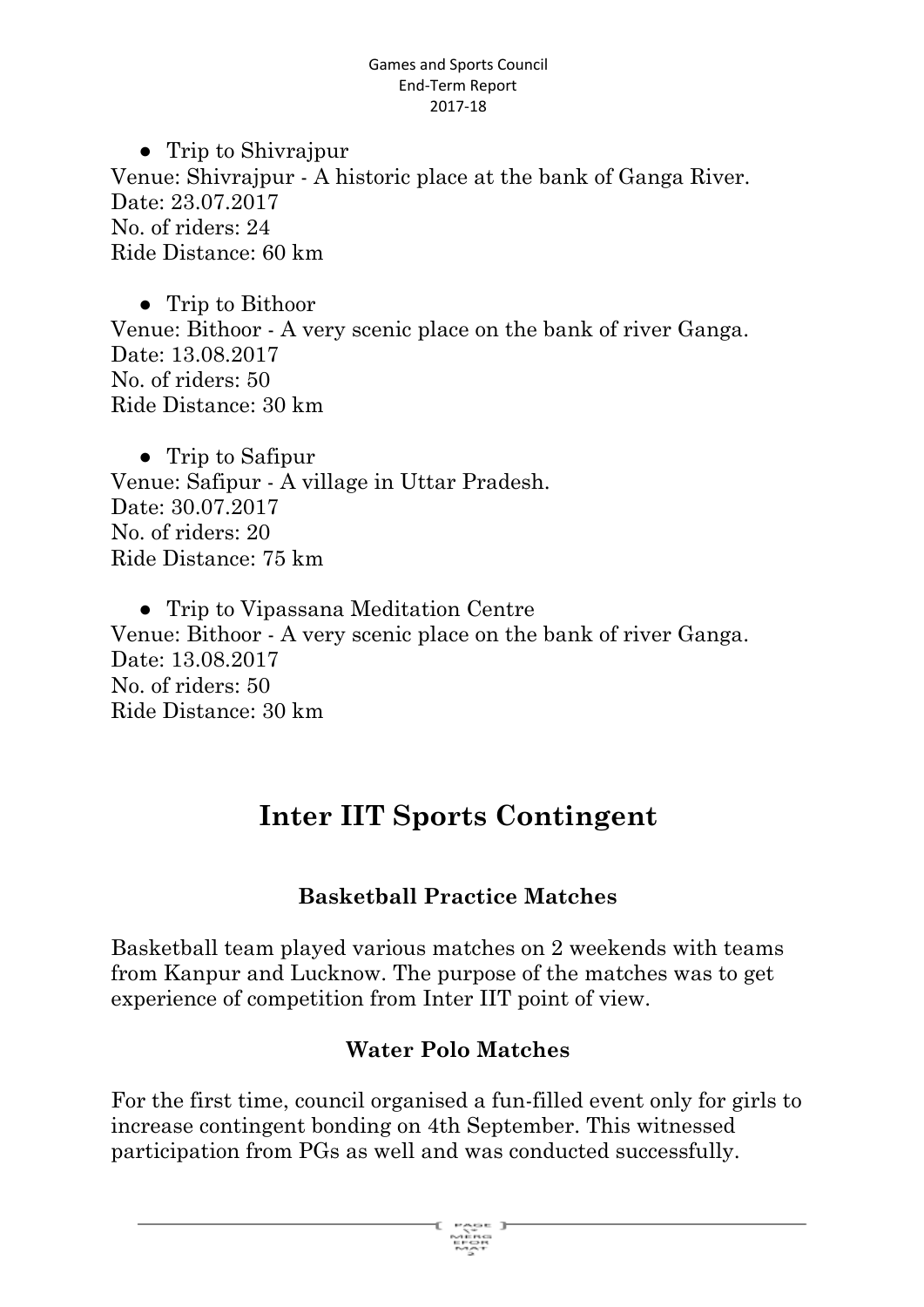#### **Badminton All Girls Tournament**

Due to lack of talent in CPA trials for badminton girls, Council conducted Girls Badminton Tournament a week later after CPA trials. Hopefully this time the coach found some budding talent for girls Inter IIT team.

#### **Teachers Day Celebration**

Coaches were felicitated on the occasion of Teacher's Day in the presence of entire contingent and all the captains sharing few words about their coaches. Teachers' Day celebration has served as a platform to boost the contingent for the mission

#### **Player of the Month**

To recognize and encourage the budding talents from each team, posters having pictures of "Player of the Month" from all teams were displayed in every hall and publicized through council Facebook page.

#### **Nutrition Drive**

The entire contingent is being served fresh juices daily after practice session for nearly 40 days to Inter IIT. This would serve a purpose good health and proper diet of our contingent.

> **Dussehra Camp**  $[24^{\text{th}}$  Sep- $2^{\text{nd}}$  Oct]

A nine days Sports camp was conducted for InterIIT Sports Contingent for hard-core practice. The teams practiced in two slots, morning and evening for minimum 4 hours a day. The teams showed significant improvement in these 9 days.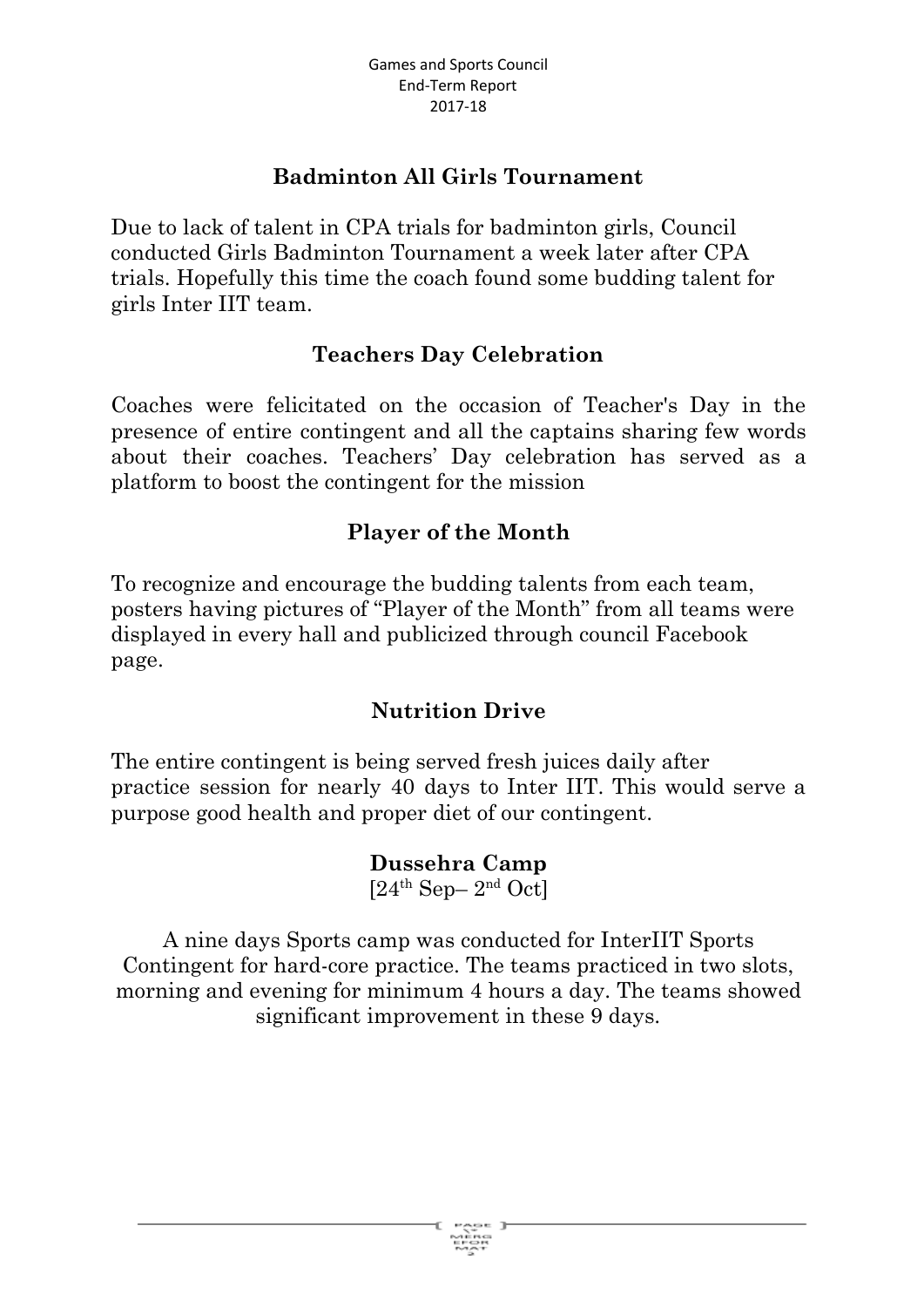# $52<sup>nd</sup>$  **Inter IIT Sports Meet 2017**

Unfortunately, Inter-IIT sports meet didn't turn out to be favourable for us as we lost the overall as well as Men's general championship trophy. We started off in style in InterIIT by emerging as Champions in Water Polo and obtaining overall Second position in Inter IIT Aquatics meet. Our weightlifting team broke a few records and emerged as overall champions as well.

In InterIIT main meet, we outplayed our opponents in Leagues and Pre-quarters as a result of which we had eight of our teams in the semis. But unfortunately, only one out of the eight teams made it to the finals. Almost all the semi-finals were close encounters and we just needed a few teams in the finals for the history to be repeated. We ended up second runner up in Men's and 5th in Girls

Here are the team that won medals in InterIIT'17

| <b>Aquatics Boys</b>  | Gold-Water Polo, Bronze -<br>Swimming |
|-----------------------|---------------------------------------|
| <b>Aquatics Girls</b> | <b>Bronze</b> - Swimming              |
| <b>Athletics Boys</b> | <b>Silver</b>                         |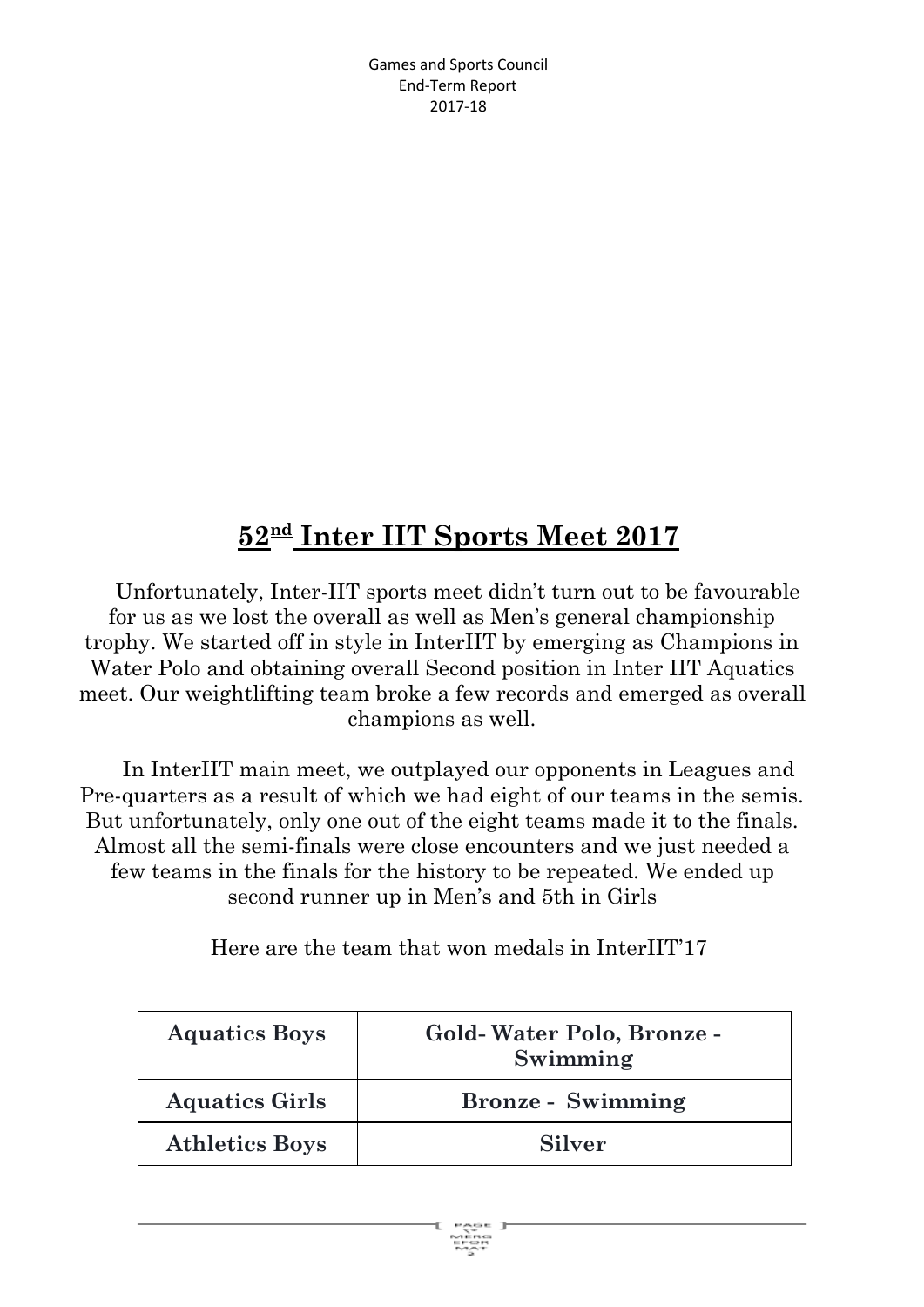| <b>Basketball Boys</b>            | <b>Bronze</b> |
|-----------------------------------|---------------|
| <b>Basketball Girls</b>           | <b>Bronze</b> |
| Cricket                           | <b>Bronze</b> |
| <b>Volleyball Girls</b>           | <b>Bronze</b> |
| <b>Lawn Tennis</b><br><b>Boys</b> | <b>Silver</b> |
| Weightlifting                     | Gold          |

## **Team-wise performance:**

#### **Aquatics Boys**

|                                      | 2017          | 2016              | 2015            | 2014   | 2013            | 2012          |
|--------------------------------------|---------------|-------------------|-----------------|--------|-----------------|---------------|
| <b>AQUATICS</b><br>(Boys) Swimming   | <b>Bronze</b> | $\rm No$<br>medal | $4^{\text{th}}$ | Bronze | <b>Bronze</b>   | <b>Bronze</b> |
| <b>AQUATICS</b><br>(Boys) Water Polo | Gold          | Silver            | $4^{\text{th}}$ | Gold   | $4^{\text{th}}$ | Withdrew      |

## **Aquatics Girls**

|                            | 2017          | 2016           | 2015         | 2014           | 2013 | 2012            |
|----------------------------|---------------|----------------|--------------|----------------|------|-----------------|
| <b>AQUATICS</b><br>(Girls) | <b>Bronze</b> | No<br>position | $4^{\rm th}$ | No<br>position |      | Bronze 2 Bronze |

# **Athletics Boys**

|                            | 2017   | 2016   | 2014 | 2013 | 2012 | $2011\,$      |
|----------------------------|--------|--------|------|------|------|---------------|
| <b>ATHLETICS</b><br>(Boys) | Silver | Silver | Gold | Gold | Gold | <b>Bronze</b> |

# **Athletics Girls**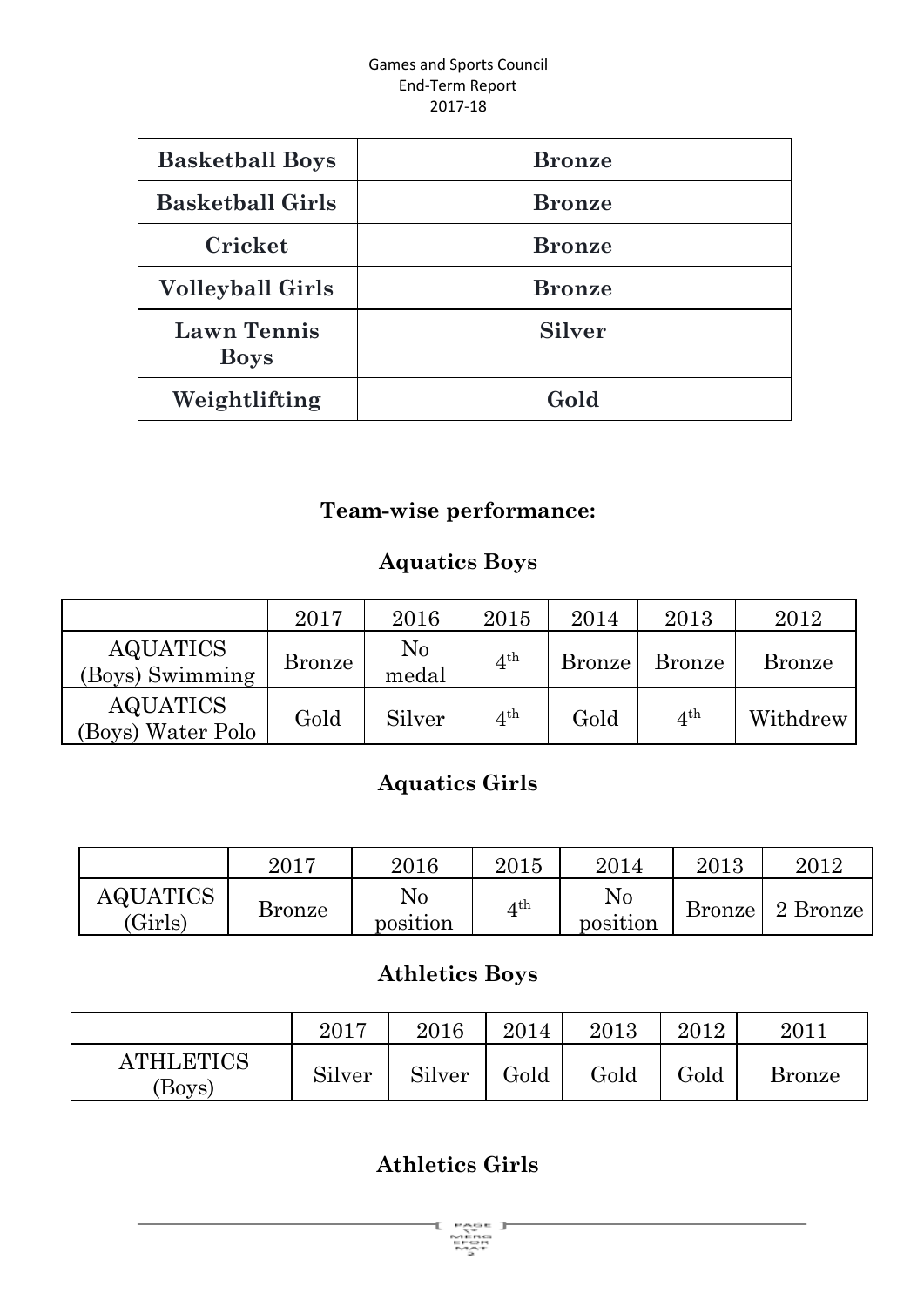|                             | 2017                 | 2016        | 2014 | 2013 | 2012 | 2011           |
|-----------------------------|----------------------|-------------|------|------|------|----------------|
| <b>ATHLETICS</b><br>(Girls) | $\rm No$<br>position | No position | Gold | Gold | 4th  | No<br>position |

## **Badminton Boys**

|                           | 2017                       | 2016 | 2014 | 2013 | $2012\,$             | 201. |
|---------------------------|----------------------------|------|------|------|----------------------|------|
| <b>BADMINTON</b><br>Boys) | N <sub>0</sub><br>position | Gold | Gold |      | Silver   No Position | Gold |

## **Badminton Girls**

|                             | 2017        | 2016   | 2014 | 2013           | 2012   | $2011\,$             |
|-----------------------------|-------------|--------|------|----------------|--------|----------------------|
| <b>BADMINTON</b><br>(Girls) | $4{\rm th}$ | Silver | Gold | No<br>position | Silver | $\rm No$<br>position |

# **Basketball Boys**

|                   | 2017          | 2016     | 2014 | 2013 | 2012 | $201^{\circ}$                                |
|-------------------|---------------|----------|------|------|------|----------------------------------------------|
| <b>BASKETBALL</b> |               | $\rm No$ | No   | No   | No   | No                                           |
| (Boys)            | <b>Bronze</b> |          |      |      |      | position position position position position |

#### **Basketball Girls**

|                       | 2017          | 2016   | 2014                 | 2013           | 2012          | 2011                 |
|-----------------------|---------------|--------|----------------------|----------------|---------------|----------------------|
| BASKETBALL<br>(Girls) | <b>Bronze</b> | Bronze | $\rm No$<br>position | No<br>position | <b>Bronze</b> | $\rm No$<br>position |

#### **Cricket**

|                             | 2017          | 2016 | 2014           | 2013 | 2012                 | $201^{\circ}$ |
|-----------------------------|---------------|------|----------------|------|----------------------|---------------|
| $\mathbb C \mathrm{RICKET}$ | <b>Bronze</b> | Gold | No<br>position | Gold | $\rm No$<br>Position | Gold          |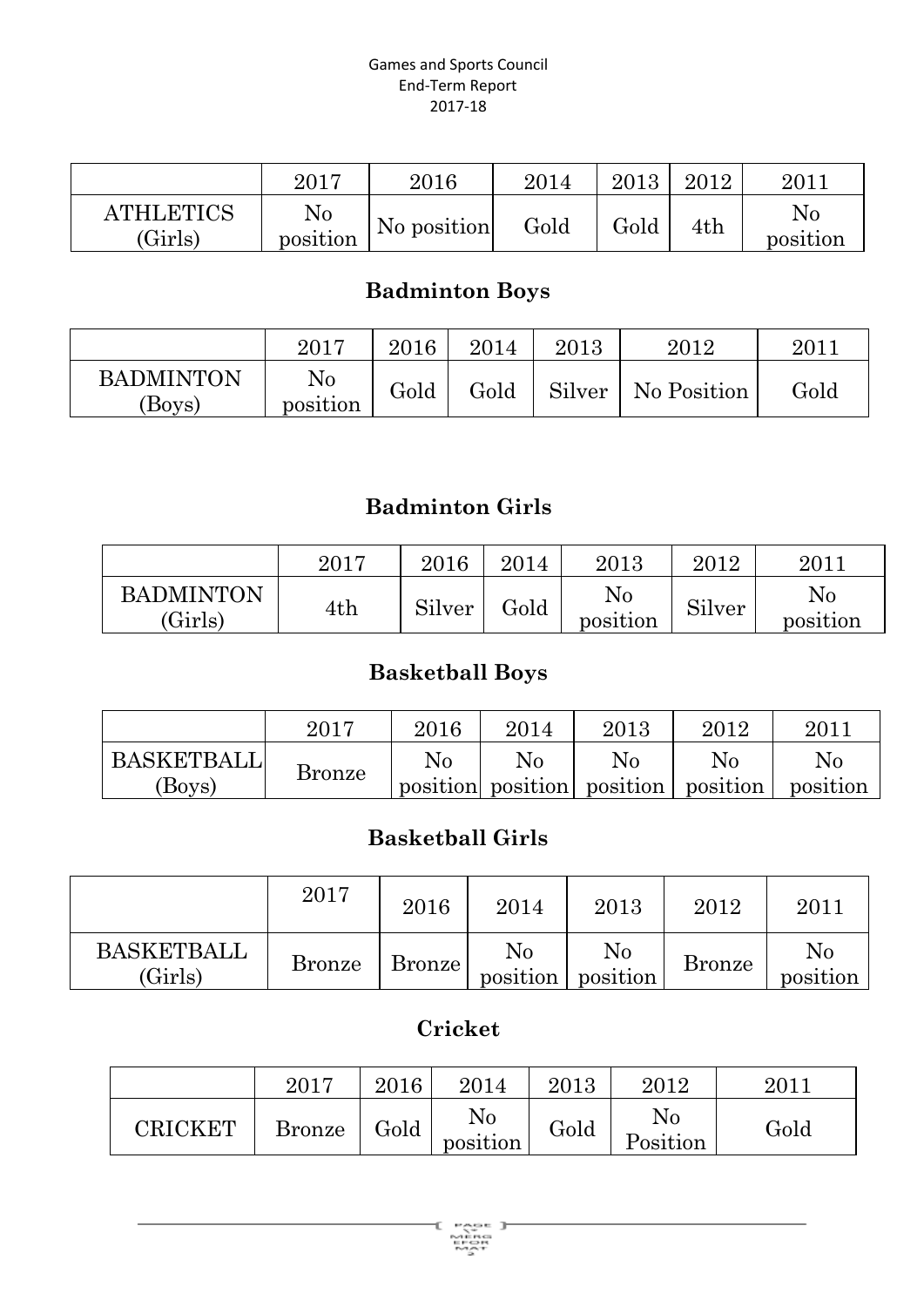#### **Football**

|          | 2017 | 2016 | 2014 | 2013                                 | 2012     | 201          |
|----------|------|------|------|--------------------------------------|----------|--------------|
| FOOTBALL | 4 th | Gold | No   | No<br>position   position   position | $\rm No$ | Disqualified |

# **Hockey**

|               | 2017                 | $2016\,$ | 2014                 | 2013   | 2012           | 2011        |
|---------------|----------------------|----------|----------------------|--------|----------------|-------------|
| <b>HOCKEY</b> | $\rm No$<br>position | Silver   | $\rm No$<br>position | Silver | No<br>position | No position |

#### **Lawn Tennis Boys**

|                              | 2017   | 2016 | 2014 | 2013          | 2012          | $2011\,$        |
|------------------------------|--------|------|------|---------------|---------------|-----------------|
| LAWN<br><b>TENNIS (Boys)</b> | Silver | Gold | Gold | <b>Bronze</b> | <b>Bronze</b> | 4th<br>Position |

#### **Lawn Tennis Girls**

|                                  | 2017                 | 2016          | 2014           | 2013           | 2012 | 2011           |
|----------------------------------|----------------------|---------------|----------------|----------------|------|----------------|
| LAWN<br><b>TENNIS</b><br>(Girls) | $\rm No$<br>position | <b>Bronze</b> | No<br>position | No<br>position | 4th  | No<br>position |

#### **Squash**

|               | 2017 | $2016\,$ | 2014 | 2013   | $2012\,$                | 2011   |
|---------------|------|----------|------|--------|-------------------------|--------|
| <b>SQUASH</b> | 4 th | Gold     | 4th  | Silver | <b>OI</b> . 1<br>Silver | Bronze |

#### **Table Tennis Boys**

|                     | 2017 | 2016 | 2014           | 2013                                | 2012   | 2011 |  |
|---------------------|------|------|----------------|-------------------------------------|--------|------|--|
| <b>TABLE TENNIS</b> | No   | No   | N <sub>0</sub> | N <sub>0</sub>                      | Silver | 4th  |  |
| (Boys)              |      |      |                | position position position position |        |      |  |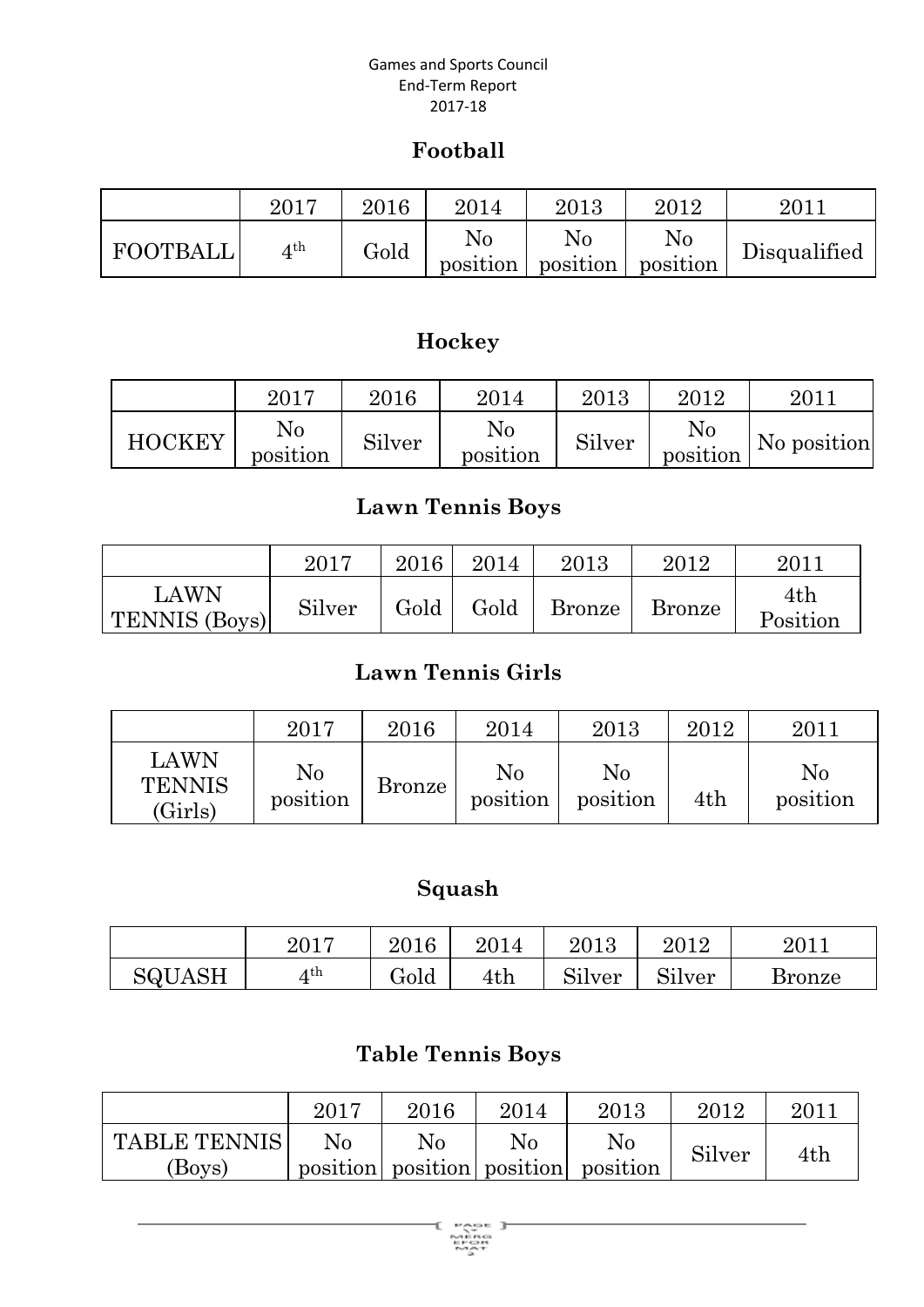#### **Table Tennis Girls**

|                                          | 2017                 | 2016                 | 2014                 | 2013          | 2012   | 2011           |
|------------------------------------------|----------------------|----------------------|----------------------|---------------|--------|----------------|
| <b>TABLE</b><br><b>TENNIS</b><br>(Girls) | $\rm No$<br>position | $\rm No$<br>position | $\rm No$<br>position | <b>Bronze</b> | Bronze | No<br>position |

## **Volleyball Boys**

|            | 2017     | 2016 | 2014     | 2013     | 2012     | $201$ .  |
|------------|----------|------|----------|----------|----------|----------|
| VOLLEYBALL | $\rm No$ |      | No       | No       | No       | No       |
| (Boys)     | position | Gold | position | position | position | position |

# **Volleyball Girls**

|                             | 2017          | 2016   | 2014          | 2013 | 2012          | 2011                   |
|-----------------------------|---------------|--------|---------------|------|---------------|------------------------|
| VOLLEYBALL<br>$\rm (Girls)$ | <b>Bronze</b> | Bronze | <b>Bronze</b> |      | Gold   Silver | Silver<br>(introduced) |

# **Weightlifting**

|               | 2017 | 2016 | 2014   | 2013                 | 2012           | $2011\,$       |
|---------------|------|------|--------|----------------------|----------------|----------------|
| WEIGHTLIFTING | Gold | Gold | Silver | $\rm No$<br>Position | No<br>Position | No<br>Position |